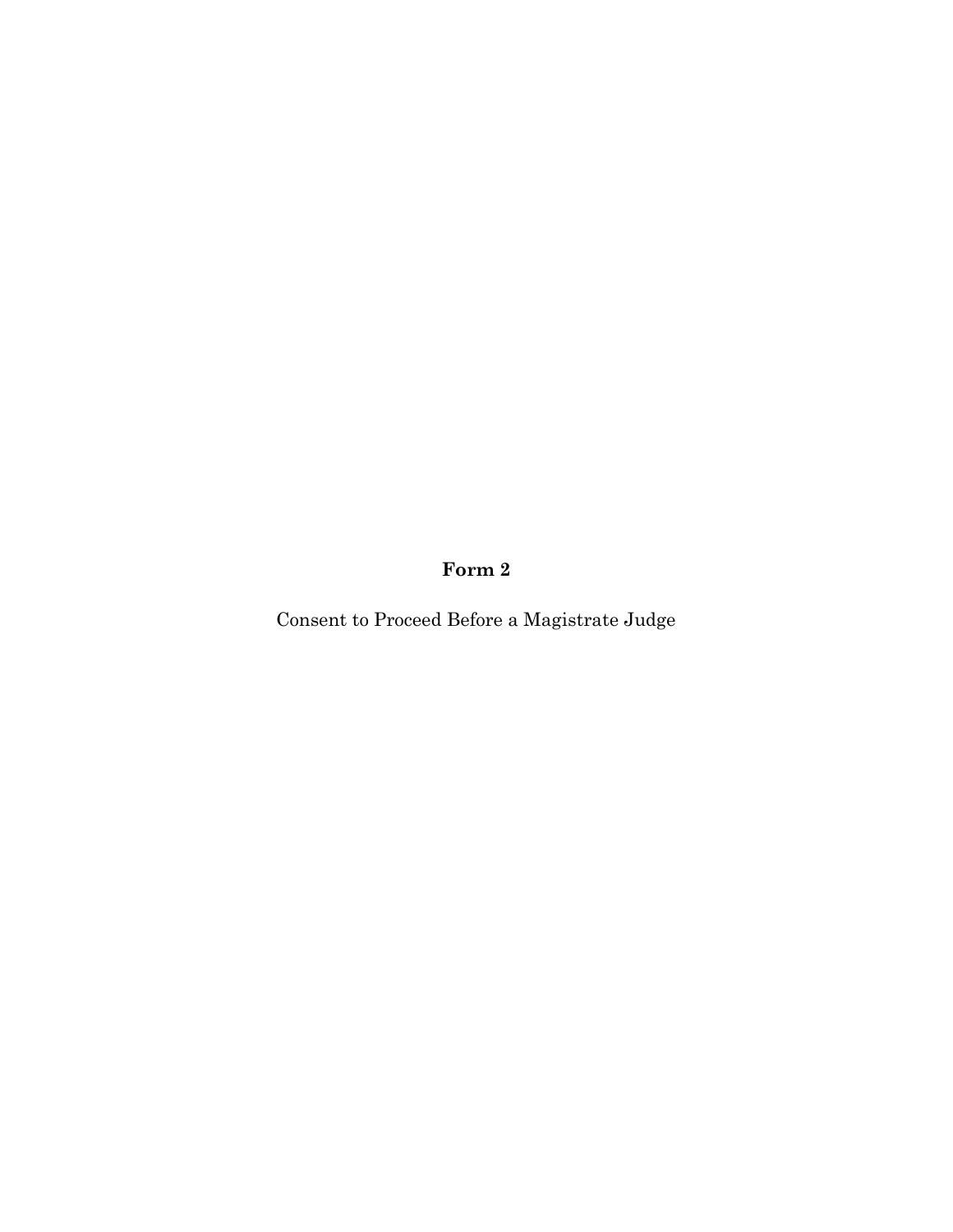# **UNITED STATES DISTRICT COURT SOUTHERN DISTRICT OF TEXAS HOUSTON DIVISION**

|     |            | 8 | CIVIL ACTION NO.              |
|-----|------------|---|-------------------------------|
|     | Plaintiff, |   |                               |
|     |            |   |                               |
|     |            |   |                               |
| VS. |            | 8 | <b>JUDGE CHARLES ESKRIDGE</b> |
|     |            |   |                               |
|     |            |   |                               |
|     |            |   |                               |
|     | Defendant. |   |                               |

### **NOTICE OF THE RIGHT TO PROCEED IN A CIVIL CASE BEFORE A MAGISTRATE JUDGE**

With the consent of all parties, a United States Magistrate Judge may preside in a civil case, including a jury trial and entry of a final judgment.

The choice to proceed before a Magistrate Judge is entirely yours. Tell only the Clerk. Neither the District Judge nor the Magistrate Judge will be told unless and until all the parties agree.

The District Judge to whom your case is assigned must approve the referral to a Magistrate Judge.

You must use the consent form attached to these procedures. Complete the form but do not otherwise modify it. The form is also available from the Office of the Clerk of Court.

> Nathan Ochsner, Clerk United States District Clerk Southern District of Texas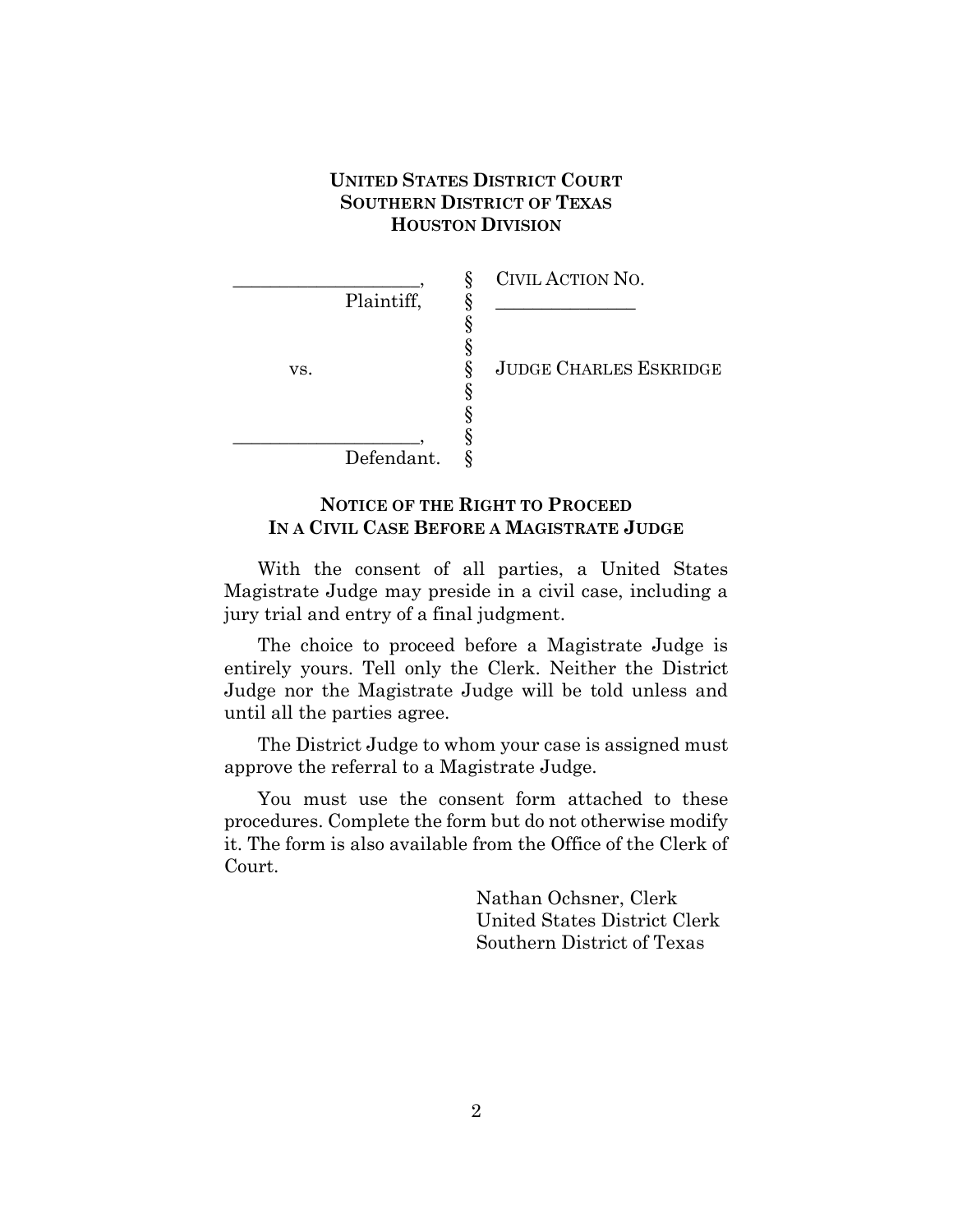# **UNITED STATES DISTRICT COURT SOUTHERN DISTRICT OF TEXAS HOUSTON DIVISION**

|            |   | CIVIL ACTION NO.              |
|------------|---|-------------------------------|
| Plaintiff, |   |                               |
|            |   |                               |
|            |   |                               |
| VS.        | ↷ | <b>JUDGE CHARLES ESKRIDGE</b> |
|            |   |                               |
|            |   |                               |
|            |   |                               |
| Defendant. |   |                               |

#### **CONSENT TO PROCEED BEFORE A MAGISTRATE JUDGE**

In accordance with 28 U.S.C. § 636(c), all parties to this action waive their right to proceed before a District Judge of this Court and consent to have a United States Magistrate Judge conduct all further proceedings, including hearings and rulings on motions, pretrial conferences and trial, and entry of judgment.

Counsel for all parties execute this form as follows:

\_\_\_\_\_\_\_\_\_\_\_\_\_\_\_\_\_\_\_\_\_ *for* \_\_\_\_\_\_\_\_\_\_\_\_\_\_\_\_\_\_\_\_\_\_  $\int$  *for*  $\frac{1}{\sqrt{2}}$